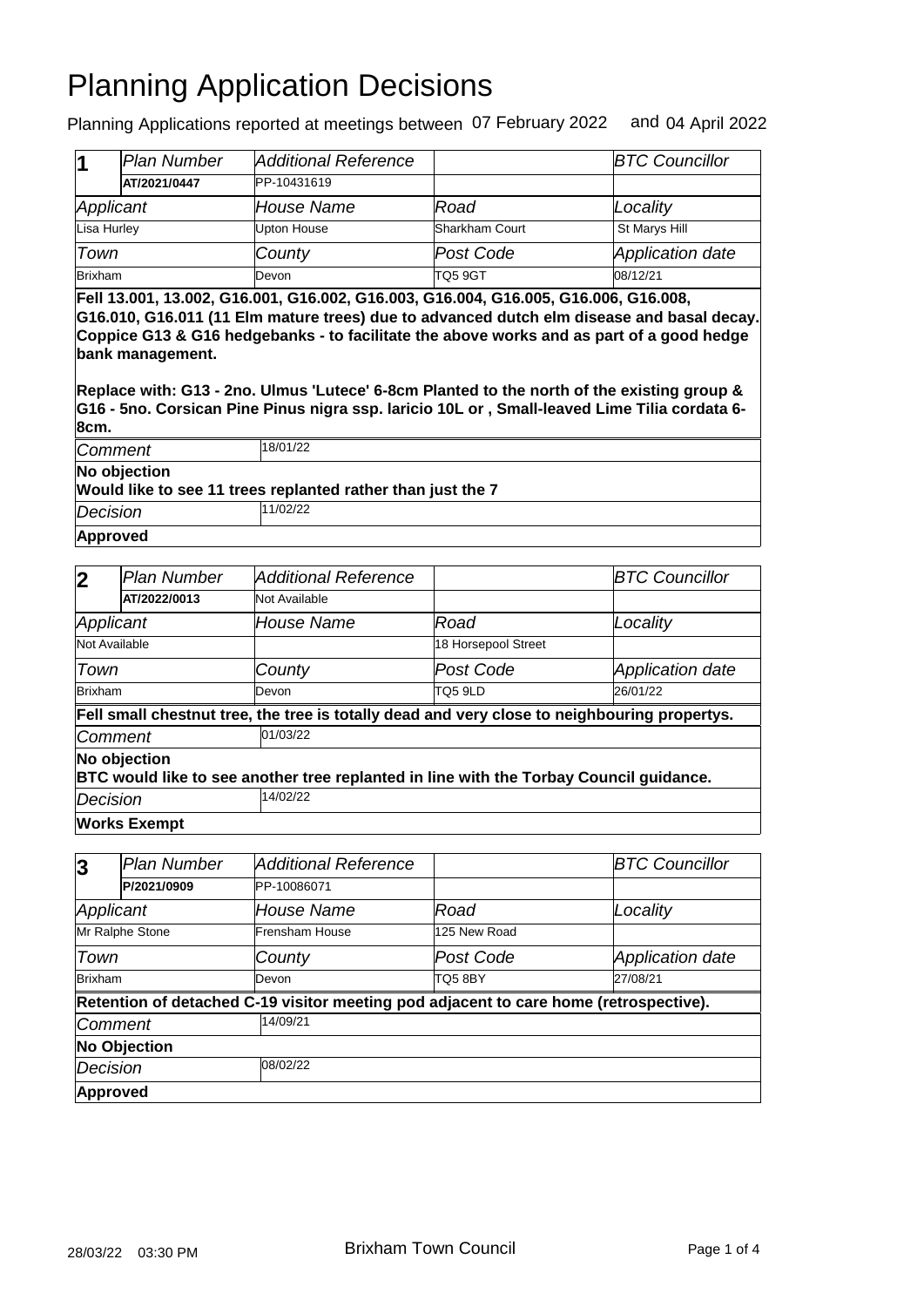Planning Applications reported at meetings between 07 February 2022 and 04 April 2022

| 4              | <b>Plan Number</b>                       | Additional Reference |                  | <b>BTC Councillor</b>    |
|----------------|------------------------------------------|----------------------|------------------|--------------------------|
|                | P/2021/1116                              | PP-10269379          |                  |                          |
| Applicant      |                                          | House Name           | Road             | Locality                 |
|                | Darren Edwards                           | The Rap              | Northfields Lane | <b>Industrial Estate</b> |
| Town           |                                          | County               | Post Code        | <b>Application date</b>  |
| <b>Brixham</b> |                                          | Devon                | TQ58UA           | 05/11/21                 |
|                | Erection of steel framed lifting gantry. |                      |                  |                          |
| Comment        |                                          | 16/11/21             |                  |                          |
|                | No objection                             |                      |                  |                          |
| Decision       |                                          | 22/02/22             |                  |                          |
| Approved       |                                          |                      |                  |                          |

| 5          | <b>Plan Number</b> | <b>Additional Reference</b>                |                          | <b>BTC Councillor</b> |  |
|------------|--------------------|--------------------------------------------|--------------------------|-----------------------|--|
|            | P/2021/1125        | Not Available                              |                          |                       |  |
| Applicant  |                    | House Name                                 | Road                     | Locality              |  |
| Mr D Watts |                    |                                            | 7 Higher Warborough Road |                       |  |
| Town       |                    | County                                     | Post Code                | Application date      |  |
| Brixham    |                    | Devon                                      | TQ5 0PF                  | 07/10/21              |  |
|            |                    | Single storey extension to East elevation. |                          |                       |  |
| Comment    |                    | 16/11/21                                   |                          |                       |  |
|            | No objection       |                                            |                          |                       |  |
| Decision   |                    | 22/02/22                                   |                          |                       |  |
|            | Approved           |                                            |                          |                       |  |

| 6               | Plan Number         | Additional Reference                                                   |                      | <b>BTC Councillor</b>   |  |
|-----------------|---------------------|------------------------------------------------------------------------|----------------------|-------------------------|--|
|                 | P/2021/1149         | Not Available                                                          |                      |                         |  |
| Applicant       |                     | House Name                                                             | Road                 | Locality                |  |
| Mr P Truman     |                     | 16A And 16B                                                            | <b>Prospect Road</b> |                         |  |
| Town            |                     | County                                                                 | Post Code            | <b>Application date</b> |  |
| Brixham         |                     | Devon                                                                  | TQ58HS               | 08/10/21                |  |
|                 |                     | Joining of two separate dwellinghouses into single dwellinghouse unit. |                      |                         |  |
| Comment         |                     | 09/11/21                                                               |                      |                         |  |
|                 | <b>No Objection</b> |                                                                        |                      |                         |  |
| Decision        |                     | 11/02/22                                                               |                      |                         |  |
| <b>Approved</b> |                     |                                                                        |                      |                         |  |

| 7               | <b>Plan Number</b>          | <b>Additional Reference</b>                   |                 | <b>BTC Councillor</b>   |
|-----------------|-----------------------------|-----------------------------------------------|-----------------|-------------------------|
|                 | P/2021/1369                 | PP-10486898                                   |                 |                         |
|                 | Applicant                   | <b>House Name</b>                             | Road            | Locality                |
|                 | Mr and Mrs Martin and Karen |                                               | 41 Churston Way |                         |
| Town            |                             | County                                        | Post Code       | <b>Application date</b> |
| Brixham         |                             | Devon                                         | TQ5 8DE         | 13/01/22                |
|                 |                             | Formation of single storey extension to side. |                 |                         |
|                 | Comment                     | 25/01/22                                      |                 |                         |
|                 | No objection                |                                               |                 |                         |
| <b>Decision</b> |                             | 25/02/22                                      |                 |                         |
| Approved        |                             |                                               |                 |                         |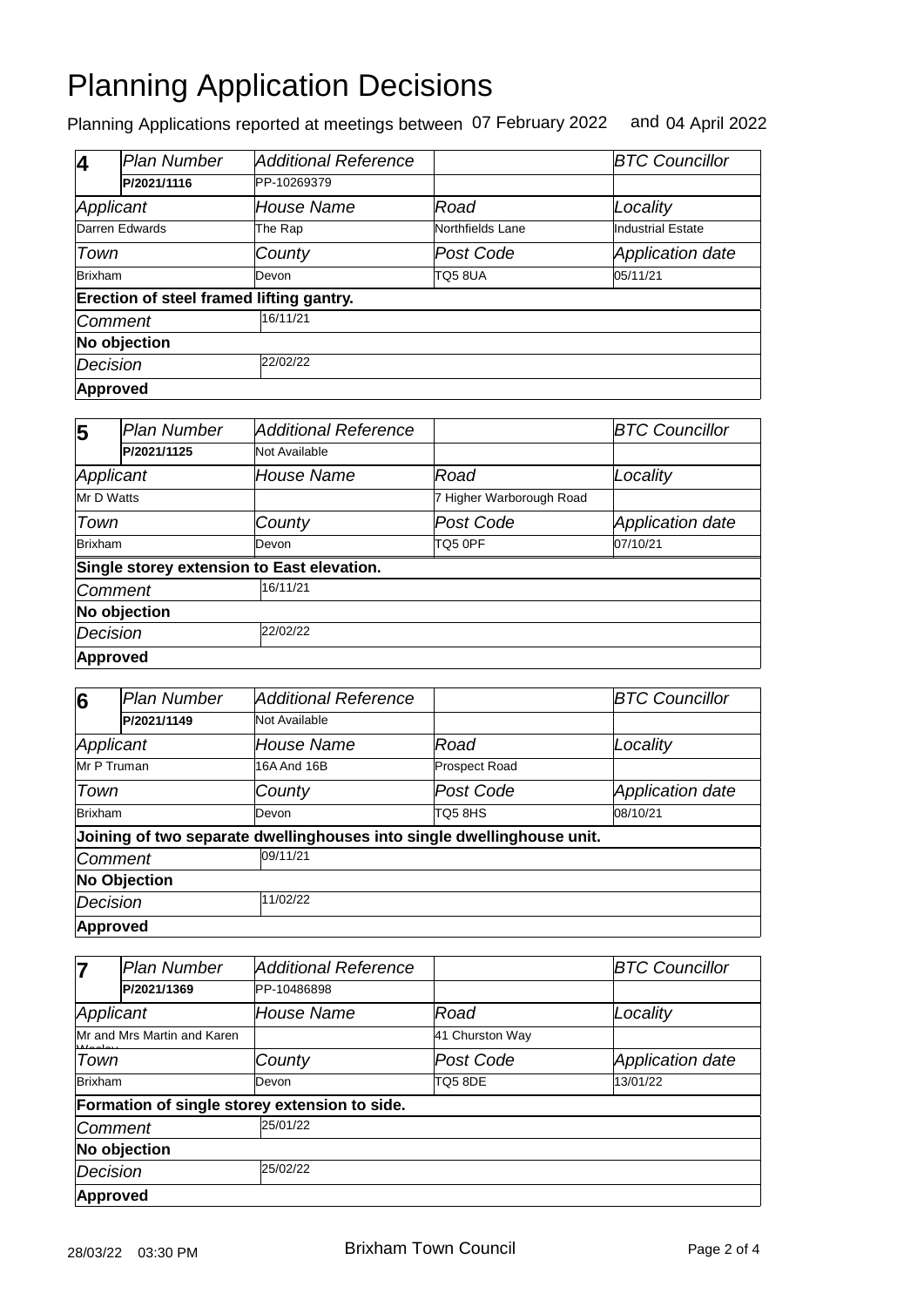Planning Applications reported at meetings between 07 February 2022 and 04 April 2022

|                                                                                                                                                                                                                                                                                                                                                                                                                                                                                                                                                                                                                    | <b>Plan Number</b>    | <b>Additional Reference</b>                                                                                                                                                                                                                                                                                                                                     |                        | <b>BTC Councillor</b> |
|--------------------------------------------------------------------------------------------------------------------------------------------------------------------------------------------------------------------------------------------------------------------------------------------------------------------------------------------------------------------------------------------------------------------------------------------------------------------------------------------------------------------------------------------------------------------------------------------------------------------|-----------------------|-----------------------------------------------------------------------------------------------------------------------------------------------------------------------------------------------------------------------------------------------------------------------------------------------------------------------------------------------------------------|------------------------|-----------------------|
| 8                                                                                                                                                                                                                                                                                                                                                                                                                                                                                                                                                                                                                  |                       |                                                                                                                                                                                                                                                                                                                                                                 |                        |                       |
|                                                                                                                                                                                                                                                                                                                                                                                                                                                                                                                                                                                                                    | P/2021/0866           | PP-10052169                                                                                                                                                                                                                                                                                                                                                     |                        | Committee             |
| Applicant                                                                                                                                                                                                                                                                                                                                                                                                                                                                                                                                                                                                          |                       | <b>House Name</b>                                                                                                                                                                                                                                                                                                                                               | Road                   | Locality              |
|                                                                                                                                                                                                                                                                                                                                                                                                                                                                                                                                                                                                                    | N Pearce & G Fletcher |                                                                                                                                                                                                                                                                                                                                                                 | 23 / 23A Bolton Street |                       |
| Town                                                                                                                                                                                                                                                                                                                                                                                                                                                                                                                                                                                                               |                       | County                                                                                                                                                                                                                                                                                                                                                          | Post Code              | Application date      |
| <b>Brixham</b>                                                                                                                                                                                                                                                                                                                                                                                                                                                                                                                                                                                                     |                       | Devon                                                                                                                                                                                                                                                                                                                                                           | TO <sub>5</sub> 9BZ    | 19/08/21              |
|                                                                                                                                                                                                                                                                                                                                                                                                                                                                                                                                                                                                                    |                       | second floor maisonette above to form four x 2-bedroom dwellings. Construction of rear<br>extension at first and second floors, front box dormer window in roof and 2 storey building<br>in rear yard. Alterations to front elevation including windows and doors. Creation of raised<br>parking area to rear and stair accesses to rear yard and rear of roof. |                        |                       |
|                                                                                                                                                                                                                                                                                                                                                                                                                                                                                                                                                                                                                    | Comment               | 06/09/21                                                                                                                                                                                                                                                                                                                                                        |                        |                       |
| units.                                                                                                                                                                                                                                                                                                                                                                                                                                                                                                                                                                                                             |                       | Overdevelopment, lack of natural light, insufficent parking. It should be noted that the Town<br>Council is not agaisnt the development, if the scheme was redrawn showing a reduction in                                                                                                                                                                       |                        |                       |
| Decision                                                                                                                                                                                                                                                                                                                                                                                                                                                                                                                                                                                                           |                       | 09/02/22                                                                                                                                                                                                                                                                                                                                                        |                        |                       |
| Refused<br>By virtue of the bulk, scale, built form and design of the proposal, the<br>development would detract significantly from the historic setting and<br>streetscape in this highly visible position in Brixham Town. The proposal<br>would undermine the significance of the Brixham Town Conservation Area<br>and fail to enhance or preserve its character and appearance. Therefore, the<br>proposals are contrary to Policy SS10 of the Torbay Local Plan, Policies BH5<br>and BH6 of the Brixham Peninsula Neighbourhood Plan and Paragraphs 200<br>to 202 of the National Planning Policy Framework. |                       |                                                                                                                                                                                                                                                                                                                                                                 |                        |                       |
| 9                                                                                                                                                                                                                                                                                                                                                                                                                                                                                                                                                                                                                  | Plan Number           | Additional Reference                                                                                                                                                                                                                                                                                                                                            |                        | <b>BTC Councillor</b> |

| У              | r iai i wuniver     | Auulliullal Neielehue                                                         |                   | D I U UUUI IUIIIUI      |  |
|----------------|---------------------|-------------------------------------------------------------------------------|-------------------|-------------------------|--|
|                | P/2021/1139         | PP-10287848                                                                   |                   |                         |  |
|                | Applicant           | House Name                                                                    | Road              | Locality                |  |
|                | Mr Geoff Spours     |                                                                               | 15 Ranscombe Road |                         |  |
| Town           |                     | County                                                                        | Post Code         | <b>Application date</b> |  |
| <b>Brixham</b> |                     | Devon                                                                         | TQ5 9UU           | 08/10/21                |  |
|                |                     | Enlargement of existing front dormer (resubmission of refused P/2021/0499).   |                   |                         |  |
|                | 23/11/21<br>Comment |                                                                               |                   |                         |  |
|                | <b>No Objection</b> |                                                                               |                   |                         |  |
| Decision       |                     | 16/02/22                                                                      |                   |                         |  |
| <b>Refused</b> |                     |                                                                               |                   |                         |  |
|                |                     | Having regard to the scale, siting and design of the proposed roof dormer     |                   |                         |  |
|                |                     | extension the proposed development would have an adverse impact on the        |                   |                         |  |
|                |                     | character and appearance of the dwelling and of the street scene and fails to |                   |                         |  |
|                |                     | sustain or enhance the character and appearance of the Conservation Area.     |                   |                         |  |
|                |                     | The proposal will also adversely impact on the setting of nearby listed       |                   |                         |  |
|                |                     | buildings. As such the proposed development is contrary to Policies SS10,     |                   |                         |  |
|                |                     | DE1, DE3 and DE5 of the Torbay Local Plan (2012-2030), policy BE1 and         |                   |                         |  |
|                |                     | BH6 of the Brixham Peninsula Neighbourhood Plan and the National Planning     |                   |                         |  |
|                |                     | Policy Framework, 2021, in particular paragraphs 130, 197, 201 and 202        |                   |                         |  |